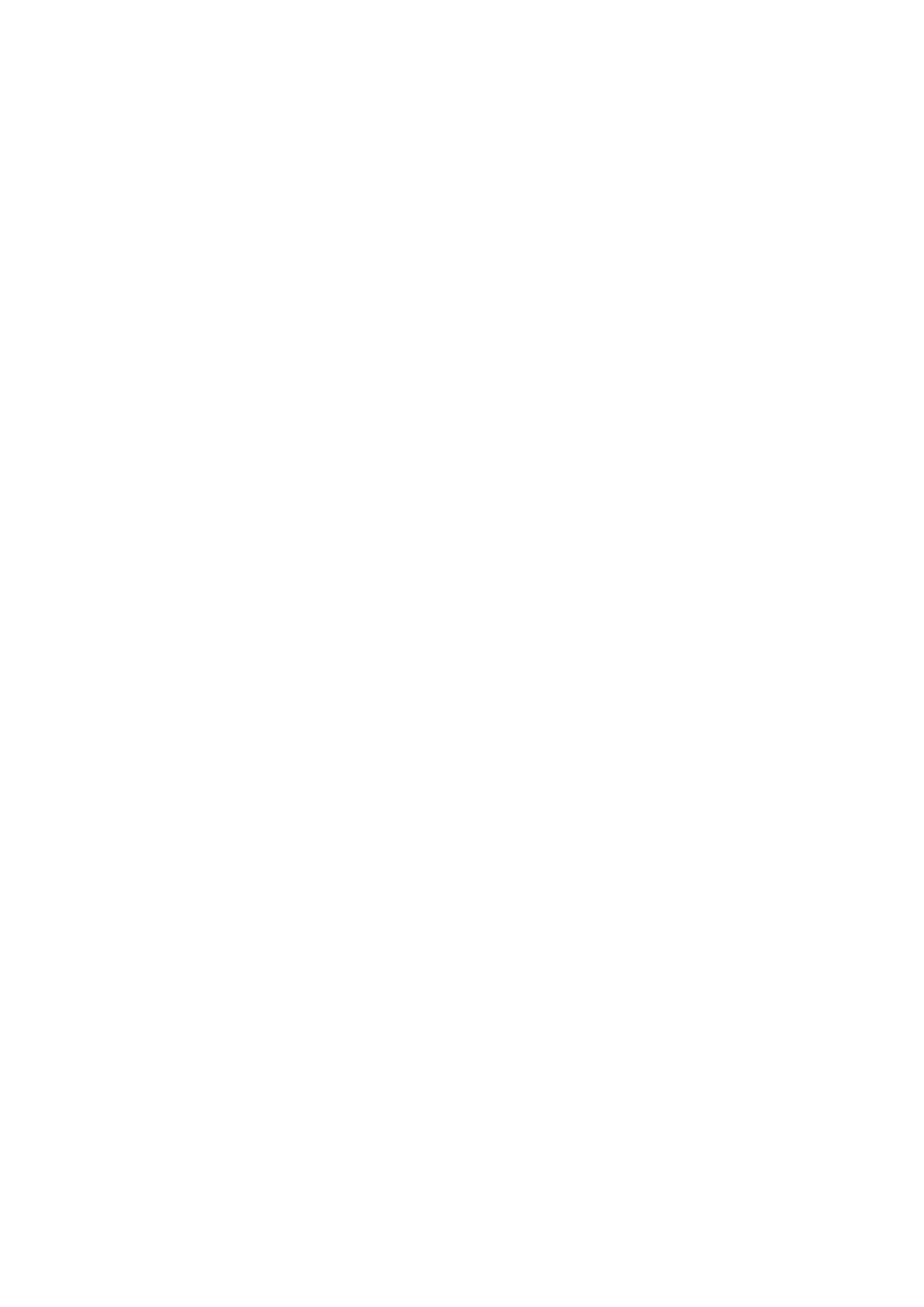# **Table of contents**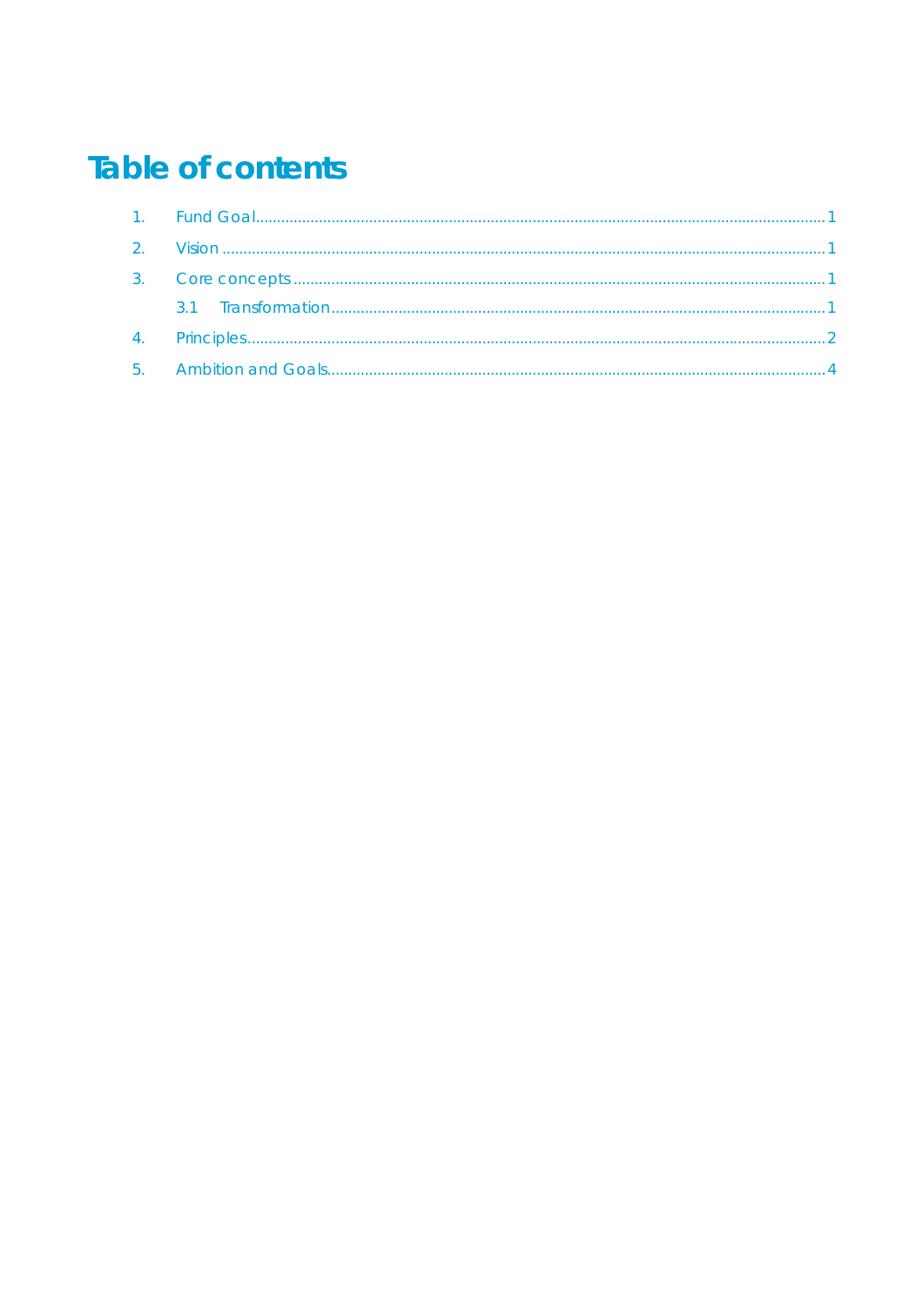# **Acronyms**

| <b>Acronym</b> |                                                        |
|----------------|--------------------------------------------------------|
| <b>CSO</b>     | <b>Civil Society Organisation</b>                      |
| <b>DFAT</b>    | Department of Foreign Affairs and Trade                |
| <b>GSI</b>     | Gender and Social Inclusion                            |
| <b>OECD</b>    | Organisation for Economic Co-operation and Development |
| <b>RO</b>      | research organisations                                 |
| <b>SGM</b>     | Sexual and Gender Minorities                           |
| <b>WASH</b>    | Water, Sanitation and Hygiene                          |
| <b>WfW</b>     | Water for Women                                        |
| <b>WSSCC</b>   | Water Supply and Sanitation Collaborative Council      |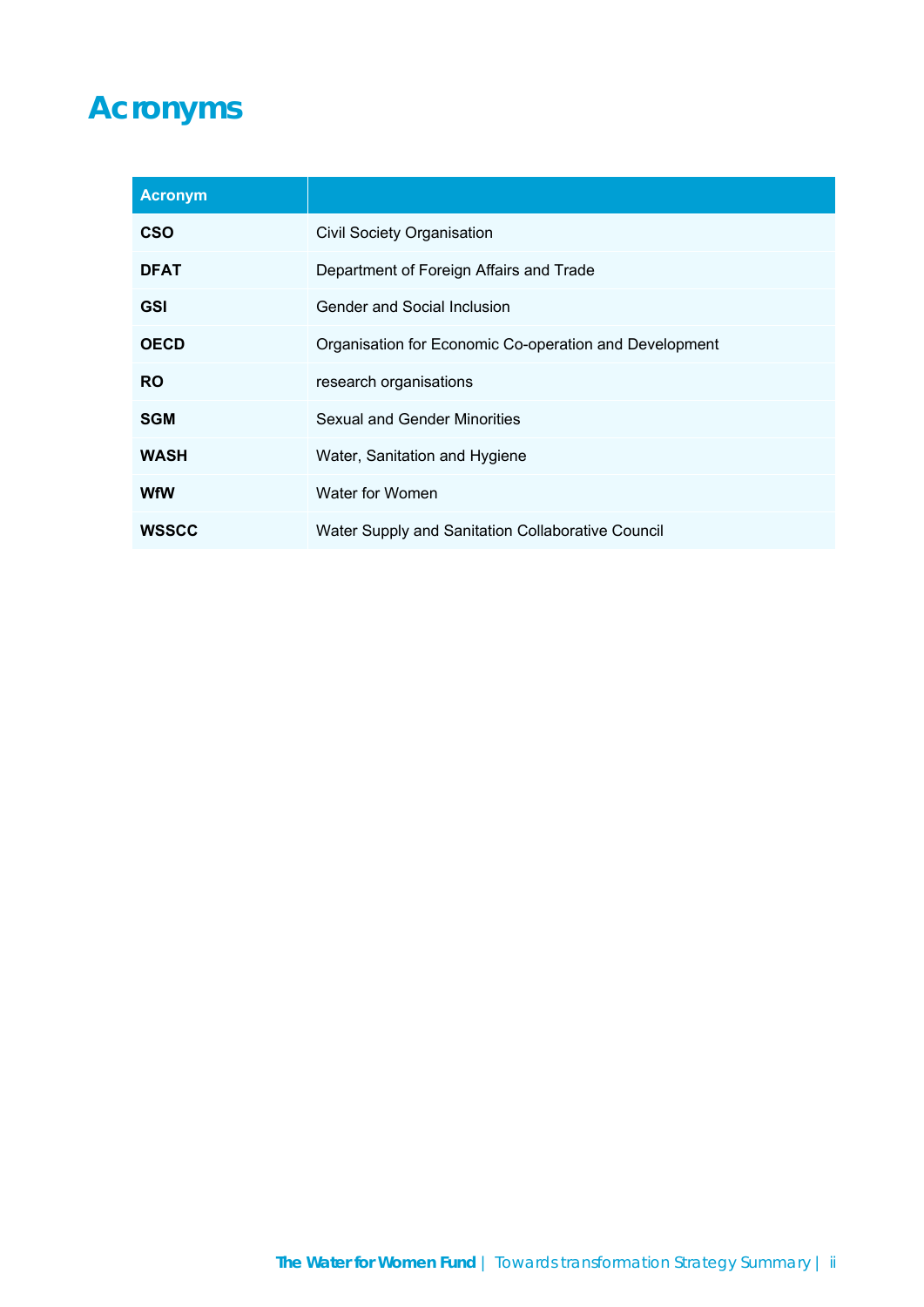### **1. Fund Goal**

*Improved health, gender equality and well-being of Asian and Pacific Communities through inclusive, sustainable WASH.*

### **2. Vision**

*The collective work of the Water for Women Fund (Fund) leads and inspires the global WASH sector to adopt evidence-based socially transformative practice to contribute to eliminating inequalities and achieving sustainable positive change for all.* 

The Fund is committed to gender equality and social inclusion (GSI) in line with global commitments in WASH and beyond, and further contributing to the well-established evidence base regarding the connection between inclusive, equitable and sustainable WASH, and improved gender equality and social inclusion outcomes (WSSCC et al, 2006).

The Fund's GSI approach supports the ambition of the SDGs to 'leave no-one behind'. The Fund recognises gender as a fundamental and globally universal dimension of inequality and denial of rights, while also recognising other dimensions of inequality and rights, such as disability, age, sexual and gender minorities (SGM), ethnic minorities, and people living in extreme poverty and/or remote communities. The Fund supports efforts to address different forms and contributors to poverty, marginalisation and inequality.

### **3. Core concepts**

On 23 July 2010, the United Nations General Assembly formally recognised the human right to water and sanitation. This has been defined as the right of everyone to sufficient, safe, acceptable and physically accessible and affordable water for personal and domestic uses. Making this a reality requires transformative thinking and approaches that are based on "Do No Harm" principles that are contextually appropriate.

The strategy is based on the core concepts of transformation and transformative practice.

### **3.1 Transformation**

This is both a process - *something that can be done* - and an *outcome* that can be achieved. Transformative process fosters meaningful inclusion of the marginalised in mainstream activities and decisions. By genuinely listening to new voices, we can create deep and lasting change. By supporting opportunities for greater levels of voice and influence by the oppressed or marginalised, we can disrupt and change the mainstream way of doing things. Thus, a cycle of change is set in train, leading to transformation (outcome).

### **3.1.1 Transformative practice**

This is an explicit intention to transform unequal power relations. This goes beyond improving the *condition* of the lives of women and other marginalised groups. It seeks to improve their social *position* (how they are valued in society) as well as the full realisation of their rights. It actively promotes redistribution and sharing of power and control over decision-making, resources and benefits. Transformative practice, which will vary in response to different contexts, leads to transformative outcomes.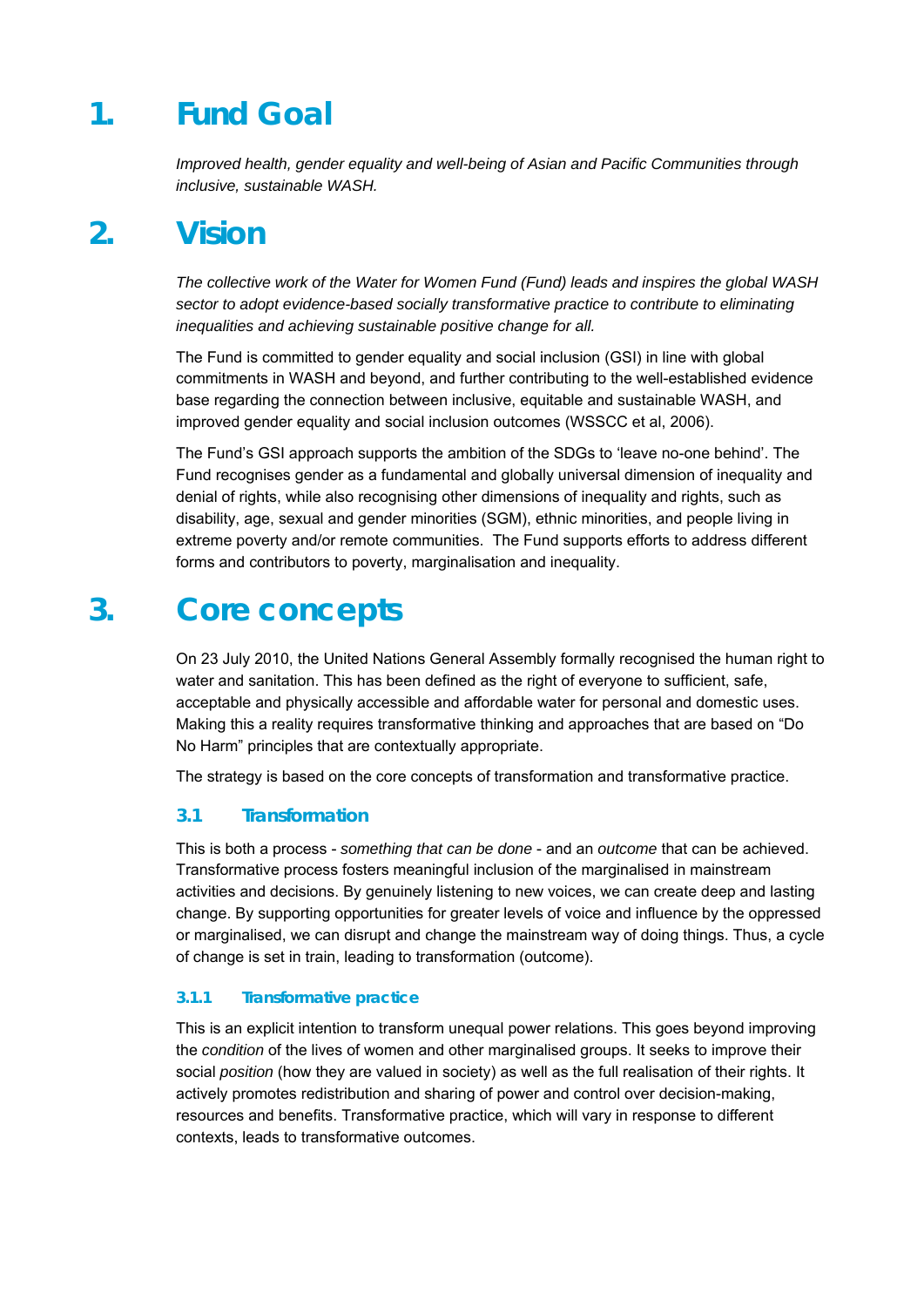### **4. Principles**

The strategy identifies seven principles to guide our collective GSI thinking and practice. They are closely interlinked and key to achieving transformative change.

**Principle 1: Hold ourselves accountable** 

Transformation starts with ourselves. Social transformation is not something we can 'do to' others – we must live it ourselves. Positive societal change can only happen if we are prepared first to challenge and change ourselves, individually and collectively. We must recognise and address our individual biases, be honest about our own power and privilege, and listen deeply and respectfully to the lived experience and perceptions of others. We must challenge the attitudes, cultures and behaviours within our organisations. This can only happen if our transformative capacity, expertise, work and partnerships are resourced.

#### **Principle 2: Do No Harm and address violence**

Any WASH or other program can potentially result in negative consequences, particularly for marginalized people, who may inadvertently be exposed to increased stigmatisation or risk of gender-based or other targeted violence. The Fund sees 'harm' as a continuum, understanding that discriminatory attitudes are the underlying cause of violence and other severe harm. To 'do no harm' requires deep understanding of the complex dynamics of people's lives. It requires robust program monitoring systems, responsive to unintended consequences. Accepting violence as a daily reality in the lives of women and marginalised people, transformative practice recognises the importance of understanding the causes and dynamics of such violence. It requires understanding of and linking with survivor-centred and rights-based prevention and responses services for advocacy and referral.

#### **Principle 3: Understand and challenge power and privilege**

Social exclusion must be understood in the context of multiple hierarchies of power based on gender, class, race or religious superiority, colonialism, age, ability, sexuality and others. These hierarchies have deep historical roots, are reinforced by deeply entrenched attitudes and norms, and by discrimination and violence. Policies, services and programs are largely designed by, and (consciously or unconsciously) in the interests of, those who belong to more powerful groups. Situations and needs of marginalised groups are often deprioritised, and marginalised people face barriers to advocating for fairer policies and systems. A transformative approach will challenge unequal distribution of privilege and power, shifting from 'power over' to 'power with and within'. This links in with the concept of 'allyship'.

#### **Principle 4: Address inevitable resistance and backlash**

Promoting the rights of marginalised people takes place in the context of, and can come up against, complex cultural, political and economic interests. Resistance can be seen as active or passive avoidance of change, while backlash is often understood as more extreme and aggressive forms of resistance. Resistance can come from people of any gender, individually or collectively, in any setting, and can take many forms (either implicitly or explicitly). Understanding that resistance is inevitable and being prepared for it is the starting point for developing effective strategies to address it.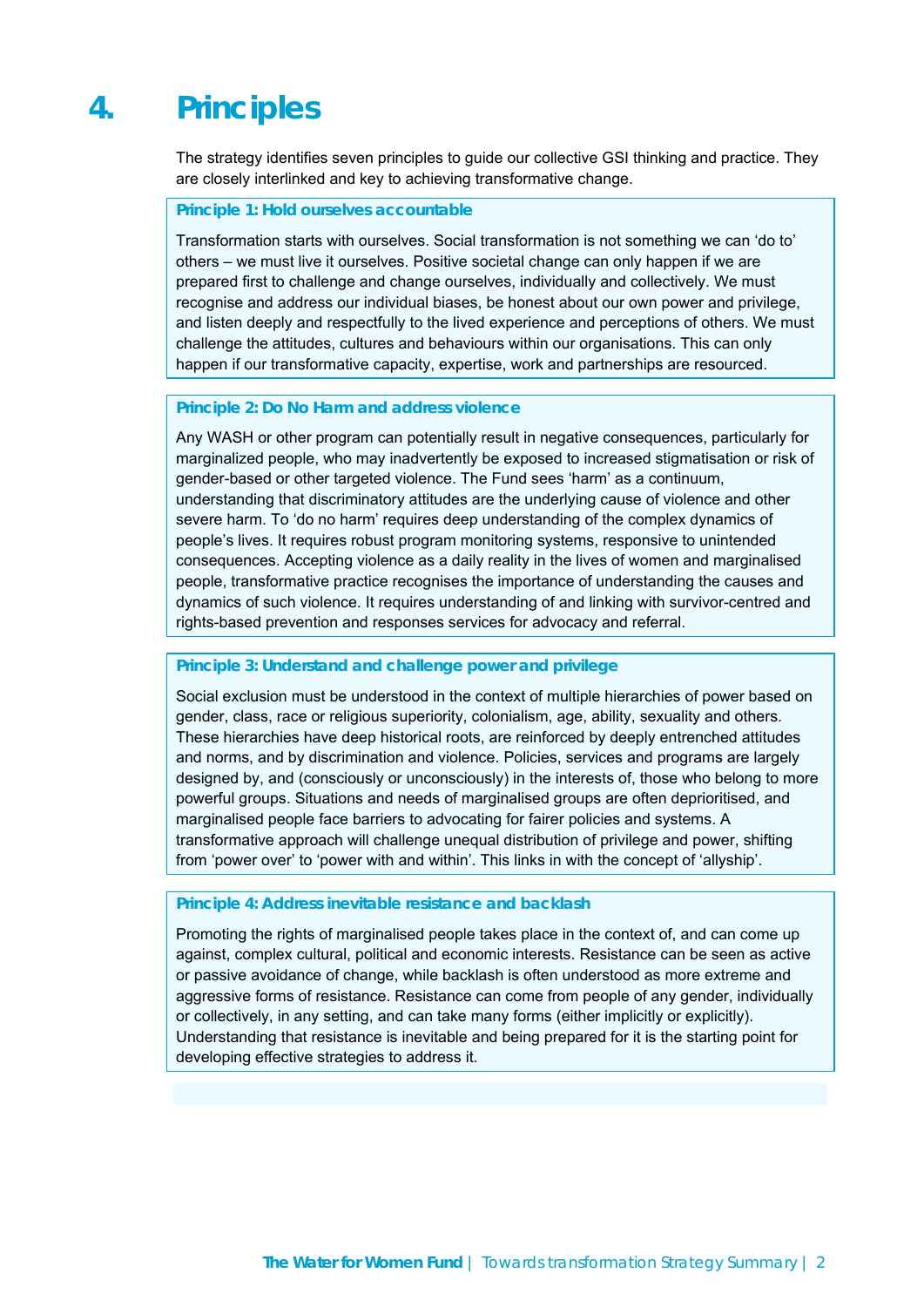#### **Principle 5: Think and act holistically**

Holistic thinking is essential to transformative WASH practice. Sustainable development, including WASH, calls for recognition of the interconnectedness between diverse human and other factors. The 2030 Agenda and SDGs are framed around five pillars: *people, planet, prosperity, peace and justice, and partnership*. None of these can be considered in isolation. Together, these aspects form a useful framework for a holistic approach to transformative WASH. It is also useful to consider the implications of practice for people 'here and now', people 'elsewhere' and for future generations (OECD, 2016).

### **Principle 6: Place the right people at the centre**

It is essential that marginalised people are at the centre of, and lead the way in, their own development. Useful concepts here include 'nothing about us without us', 'intersectional inequalities' and 'allyship'. This principle requires availability of sufficient skilled expertise and that we work closely with and resource rights-holders organisations that represent marginalised people. It means using both 'mainstream' and 'twin track' approaches; and recognising the different capacities, situations and needs of people at different stages of their lives. While this Strategy takes an integrated approach to inclusion, it sees moving towards gender equality as a fundamental concern and the interests of women and girls as paramount.

#### **Principle 7: Push the boundaries of transformative practice**

The Fund creates an opportunity to collectively identify and strengthen evidence-based practice on some of the most challenging aspects of GSI-transformative practice. The top two priority issues identified by Civil Society Organisations (CSOs) who responded to a survey, were 'do no harm and respond to violence' and 'addressing resistance and backlash'. Other issues discussed were 'transformative organisations', 'integrating approaches to intersectional disadvantage', 'expanding thinking and practice on disability in WASH', and 'addressing sexual and gender minority rights in WASH'. Other issues were raised during development of the Strategy, resulting in agreement to incorporate 'engaging men and boys as partners for change' as a cross-cutting dimension of each of the boundary-pushing issues. Identification of ways that the Fund can collectively push the boundaries of transformative WASH practice will be continuously reviewed through the life of the Fund.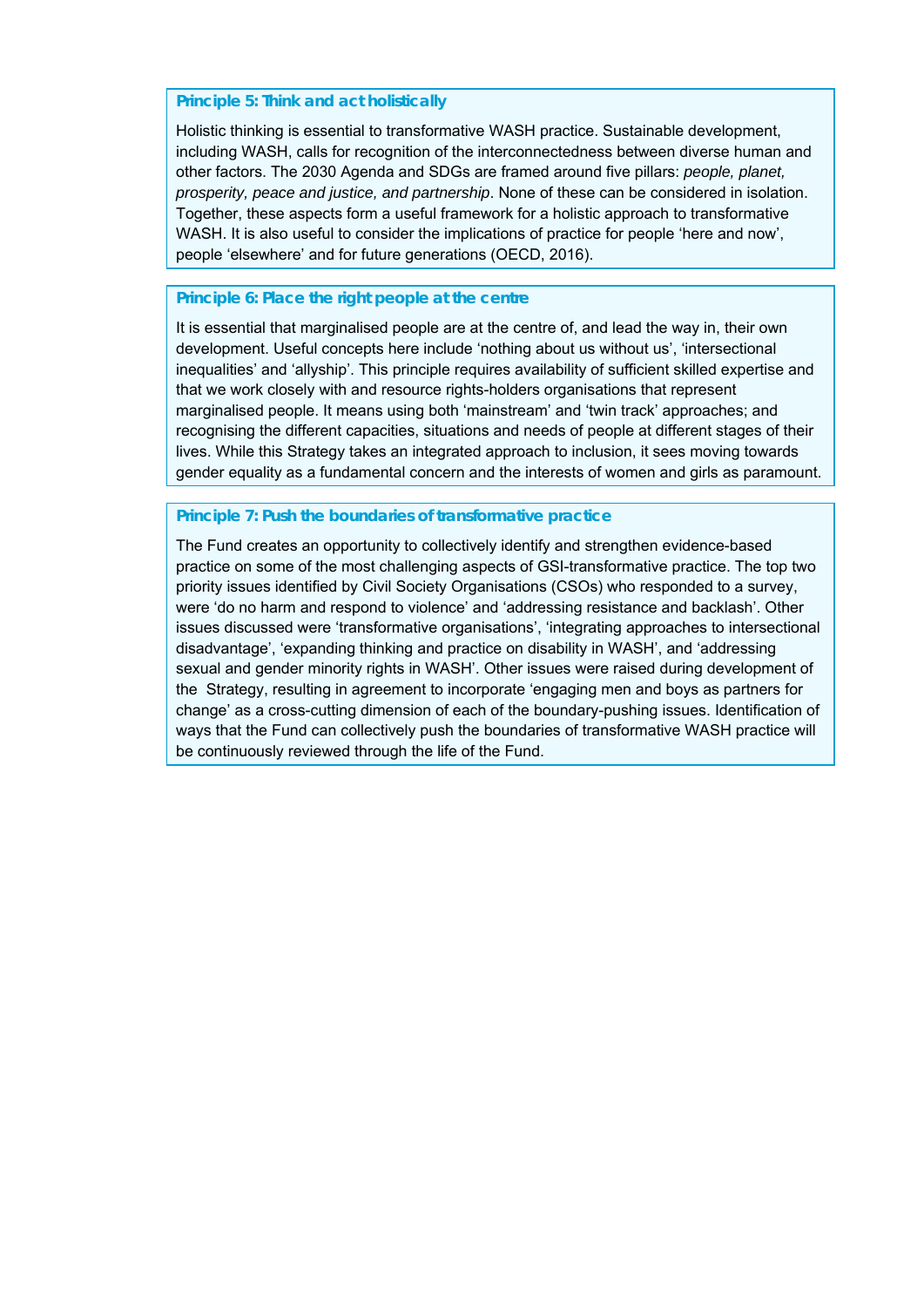# **5. Ambition and Goals**

The overarching GSI ambition for the Fund is to contribute significantly to an overall shift towards more transformative practice in WASH. The Fund Coordinator , and Fund partners (CSOs and research organisations (ROs)) will work towards achieving this ambition through the Fund's collective work against the three strategic GSI goals:

#### *Goal 1: Catalyse and support change towards inclusive and transformative WASH*

This goal relates to the diverse GSI in WASH work that CSOs are committed to, as indicated in their PDDs and research plans.

### *Goal 2: Generate and communicate knowledge, learning and evidence*

This goal relates to GSI-related knowledge, learning and building the evidence-base for GSI transformative practice. Learning will be derived both from CSO and RO activities.

#### *Goal 3: Help push the boundaries (PTB) of socially transformative practice in WASH*

This goal relates to selected new and emerging issues that CSOs and the Fund Coordinator want to 'spotlight' through collective learning. This will focus on issues agreed within the collective, such as those initially proposed and then prioritised under Principle 7 above.